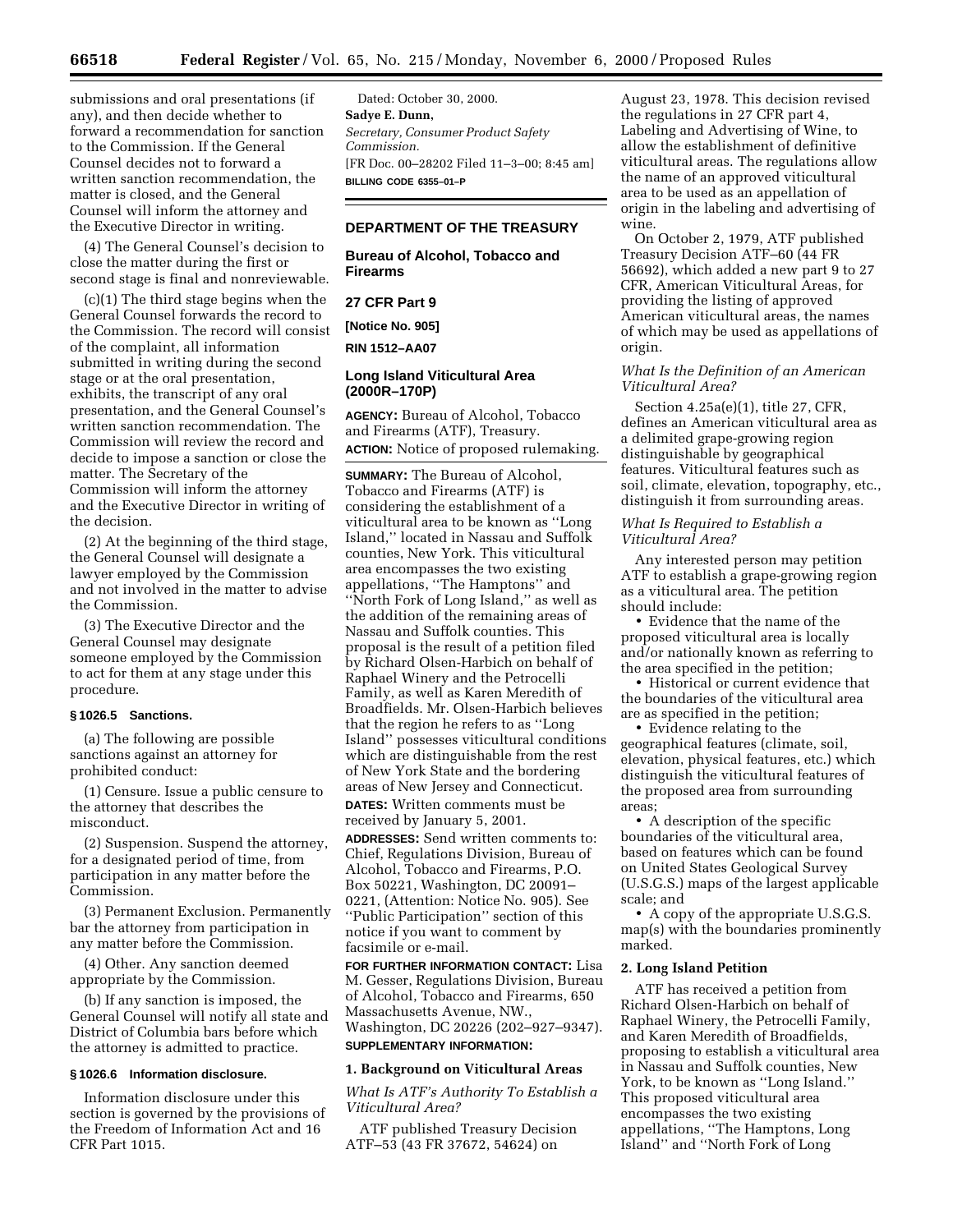Island,'' as described in 27 CFR 9.101 and 9.113, as well as the remaining areas of Nassau and Suffolk counties, New York. The proposed area does not include Kings County (Brooklyn) or Queens County, New York.

The proposed area encompasses approximately 1,170 square miles or 749,146 acres. Over 2,500 acres of vineyards are currently planted in the proposed ''Long Island'' viticultural area and the area presently boasts thirtyeight vineyard and/or winery businesses.

## *What Name Evidence Has Been Provided?*

The petitioner offered the following as evidence that the name ''Long Island'' refers to the proposed area. The name ''Long Island'' has been in continuous use from 1616 to the present to represent the island on which the proposed viticultural area is located. However, the *Long Island Travel Guide* (1997) states that the name ''Long Island'' is commonly known to mean Nassau and Suffolk counties exclusively. Also, the 1999 *Long Island Almanac* (33rd ed.) covers Nassau and Suffolk counties only.

According to the petitioner, the *Bell Atlantic White Pages* lists approximately 1,150 business telephone listings in Suffolk and Nassau counties using the term ''Long Island.'' By comparison, the *White Pages* in Brooklyn and Queens reflect almost no usage of the term ''Long Island'' to describe businesses located there. In addition, the petitioner submitted, as evidence, several maps, newspaper, and magazine articles which refer to the proposed viticultural area as ''Long Island.''

## *What Boundary Evidence Has Been Provided?*

The petitioner has submitted, as boundary evidence, the following maps on which the name ''Long Island'' prominently appears:

1. U.S.G.S. Map (New York, N.Y.; N.J.; Conn. 1960 (revised 1979));

2. U.S.G.S. Map (Hartford, Conn.; N.Y.; N.J.; Mass. 1962 (revised 1975)); and

3. U.S.G.S. Map (Providence, R.I.; Mass.; Conn.; N.Y. 1947 (revised 1969)).

The proposed ''Long Island'' viticultural area is located on the eastern part of Long Island, New York. The proposed area is surrounded by the Queens County line on the west, Long Island Sound to the north, the Atlantic Ocean to the south and Block Island Sound and Fishers Island Sound to the east.

Long Island, New York, has four counties: Kings (commonly known as Brooklyn), Queens, Nassau, and Suffolk. The petitioner contends that the appropriate western boundary for the proposed area is the Queens County line because Kings and Queens counties are not suitable for viticultural purposes. The petitioner states that commercial farms no longer exist in Kings or Queens counties and that these counties are densely populated urban areas. In addition, the name ''Long Island'' is used in common parlance to refer to the Nassau and Suffolk counties exclusively.

## *What Evidence Relating to Geographical Features Has Been Provided?*

• Soil: The soils of the proposed ''Long Island'' viticultural area are glacial in origin. The petitioner asserts that in general, the soils of the proposed area contain a greater percentage of sand and gravel and a lower percentage of silt, loam and clay than in the soil associations and series found in bordering areas. According to the petitioner, soils in the proposed area also lack any real percentage of natural limestone when compared to surrounding regions. The petitioner asserts that the soils of the proposed area are more acidic and make an agricultural liming program indispensable to any vineyard operation. Because of this factor, the soils of the proposed area are also slightly lower in natural fertility and water-holding capacity than neighboring areas. According to the petitioner, this difference in soil types leads to a very unique and distinct ''terroir'' for the proposed area—sandy loams will warm up faster, drain better, and allow deeper root penetration than soils in bordering areas, which contain greater amounts of silt, clay and rock.

The soils of the proposed ''Long Island'' viticultural area are fairly uniform in that they are predominately glacial till and glacial outwash in nature, are very low in organic matter, and contain few, if any, large mineral deposits or exposed rock formations. Many of the soil series including the Wallington, Sudbury, Scio, Montauk, Plymouth and Riverhead Soil Series are common throughout the entire proposed area.

The petitioner states that one of the most distinctive features of the proposed ''Long Island'' viticultural area is the vast quantity of sandy loam soil deposited during the Pleistocene Epoch of the Quarternary Period. This soil was deposited during the last four major glacial stages of this Epoch. From oldest to youngest they are: Nebraskan,

Kansan, Illoian, and Wisconsin. Because of this, the area between the surface soil and bedrock areas is several hundred feet.

By contrast, the nearest surface bedrock begins near the Queens County line. Some areas of Queens show exposed bedrock formations while the bedrock layer in the proposed ''Long Island'' viticultural area can be as much as 500 feet below the surface. For this reason, the soils found in Queens County are much shallower than the typical soils found in the proposed area and are not suitable for growing grapes. In addition, Queens County, which is considered part of New York City, is completely urbanized and contains essentially no agricultural land. The petitioner states that most of the soil series now identified in Queens are known as anthropgenic soils. These soils are described as having properties that are dominantly derived from human activities. Out of the 30 soil types found in the region of Queens County, only three are also found in the proposed ''Long Island'' viticultural area.

• Topography and Terrain: The petitioner states that the proposed ''Long Island'' viticultural area is unique from its bordering regions in that it lacks any real undulations, rock outcrops or muckland areas. By contrast, the Highland Basin, located immediately to the west-northwest of the proposed area and encompassing the areas of northern New Jersey, the Hudson Highlands region of southern New York (including Manhattan, Westchester, the Bronx, and parts of Brooklyn and Staten Island), and upland parts of Connecticut, is a rugged, hillyto-mountainous terrain. Similarly, the Newark and Atlantic Basins, located directly to the northeast and southwest of the proposed area, contain characteristic sedimentary sandstones and mudrocks that usually bear a red or brownish appearance from an abundance of iron oxide minerals (hematite and limonite). None of these geologic formations exist in the proposed area.

• Climate: The petitioner states that the moderating influence of the proposed ''Long Island'' viticultural area's surrounding water is evident in the temperature data. In terms of average temperatures, the proposed area shows the highest average annual winter temperature compared to the surrounding areas. The proposed area's average low temperature over thirty years is 43.5 degrees Fahrenheit (43.5 °F), 2.5 °F warmer than the area of Westchester County and downstate New York, and 2.2 °F warmer annually than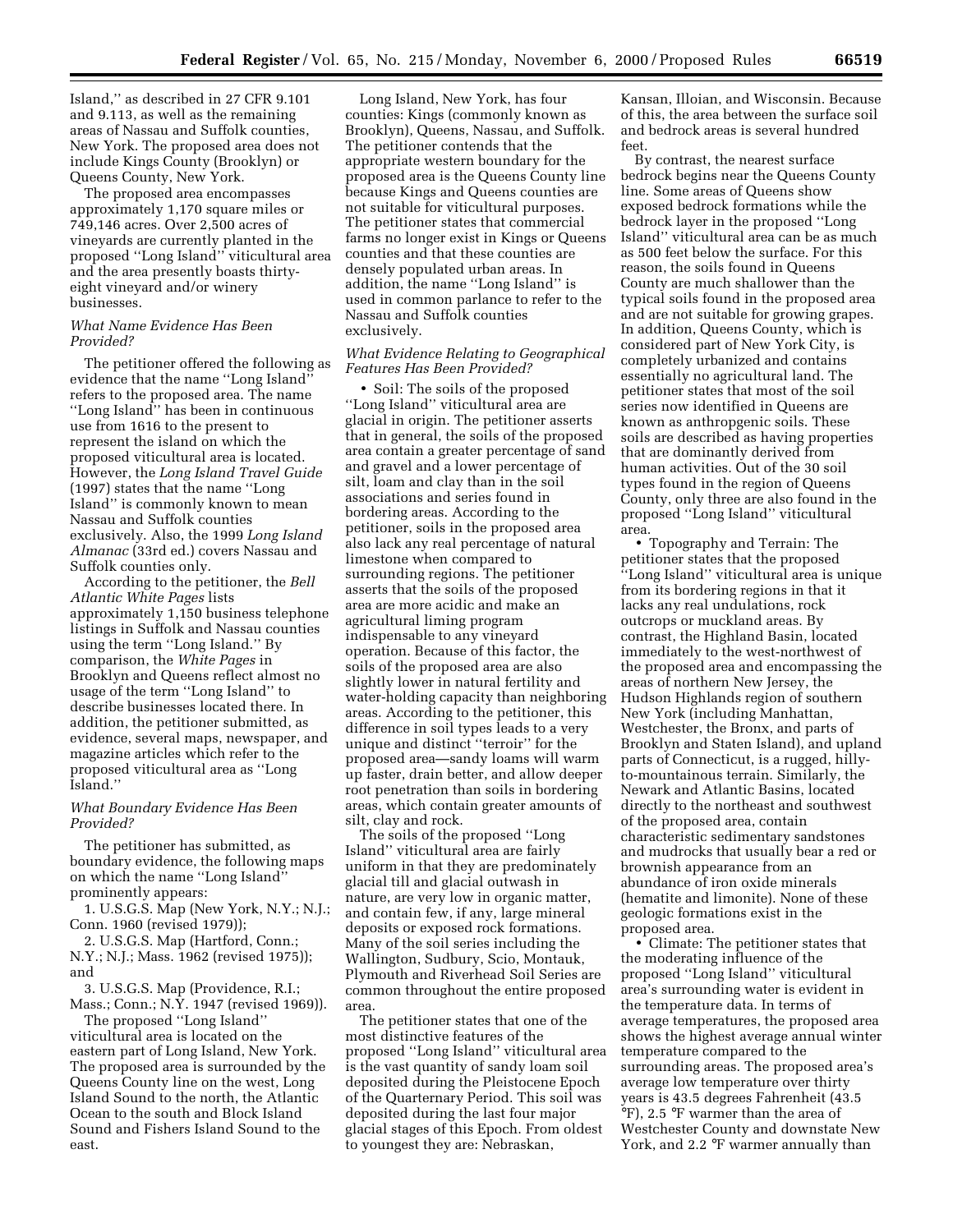the average from New Jersey. The proposed area is also over 4 °F warmer on average than Connecticut.

The petitioner states that the proposed ''Long Island'' viticultural area also has the least extreme winter low temperatures than its surrounding areas with the lowest average being  $-5.67$  °F. New Jersey was 1.63  $\degree$ F colder at  $-7.3$ °F. Westchester/Downstate New York and Connecticut were seen to have winter low temperatures considerably colder than the proposed area. Connecticut can experience temperatures as low as  $-13.5$  °F which is 7.83 °F colder than the proposed area. Westchester/Downstate New York proved to be the coldest with low temperatures reaching  $-15.3$  °F in some years which is 9.63 °F colder than the proposed area.

According to the petitioner, based on the standard University of California at Davis (UCD) temperature summation definition of climatic regions or zones, the proposed ''Long Island'' viticultural area would appear to fall into high Region II (less than 3,000 degree days). Connecticut on the average is a borderline Region II with some years having Region I (less than 2,500 degree days) conditions. New Jersey is solidly classified as a Region III (less than 3,500 degree days), with some locations approaching Region IV (less than 4000 degree days) status in warmer years. The proposed area historically has an average of 166 more degree-days than Westchester/Downstate NY and as much as 324 more degree-days than Connecticut.

The petitioner states that on average, the proposed ''Long Island'' viticultural area experiences 204 frost-free days during the growing season. This is 31 days longer than New Jersey, 37 days longer than Westchester/Downstate NY and as much as 50 days longer than the Connecticut average. The proposed area can therefore have as much as four to seven weeks more growing season than any of the surrounding land masses.

The petitioner states that on an average annual basis, the proposed ''Long Island'' viticultural area has the lowest levels of precipitation of all the surrounding areas with 42 inches annually. The annual difference is 3.4 inches less than Westchester/Downstate NY, 3.8 inches less than New Jersey and 4.1 inches less than Connecticut. The reason for this difference is attributed to the moderating influence of Long Island Sound waters.

### **3. Regulatory Analyses and Notices**

*Is This a Significant Regulatory Action as Defined by Executive Order 12866?*

It has been determined that this proposed regulation is not a significant regulatory action as defined in Executive Order 12866. Accordingly, this proposal is not subject to the analysis required by this Executive Order.

## *How Does the Regulatory Flexibility Act Apply to This Proposed Rule?*

The proposed regulations will not have a significant economic impact on a substantial number of small entities. The establishment of a viticultural area is neither an endorsement or approval by ATF of the quality of wine produced in the area, but rather an identification of an area that is distinct from surrounding areas. ATF believes that the establishment of viticultural areas merely allows wineries to more accurately describe the origin of their wines to consumers, and helps consumers identify the wines they purchase. Thus, any benefit derived from the use of a viticultural area name is the result of the proprietor's own efforts and consumer acceptance of wines from that area. No new requirements are proposed. Accordingly, a regulatory flexibility analysis is not required.

## *Does the Paperwork Reduction Act Apply to This Proposed Rule?*

The Paperwork Reduction Act of 1995, 44 U.S.C. Chapter 35, and its implementing regulations, 5 CFR Part 1320, do not apply to this notice of proposed rulemaking because no requirement to collect information is proposed.

#### **4. Public Participation**

#### *Who May Comment on This Notice?*

ATF requests comments from all interested parties. In addition, ATF specifically requests comments on the clarity of this proposed rule and how it may be made easier to understand. Comments received on or before the closing date will be carefully considered. Comments received after that date will be given the same consideration if it is practical to do so. However, assurance of consideration can only be given to comments received on or before the closing date.

### *Can I Review Comments Received?*

Copies of the petition, the proposed regulations, the appropriate maps, and any written comments received will be available for public inspection during normal business hours at the ATF

Reading Room, Office of the Liaison and Public Information, Room 6480, 650 Massachusetts Avenue, NW., Washington, DC 20226. For information on filing a Freedom of Information Act request for a copy of the comments, please refer to the internet address: http://www.atf.treas.gov/about/foia/ foia.htm.

## *Will ATF Keep My Comments Confidential?*

ATF will not recognize any comment as confidential. All comments and materials will be disclosed to the public. If you consider your material to be confidential or inappropriate for disclosure to the public, you should not include it in the comments. We will also disclose the name of any person who submits a comment.

During the comment period, any person may request an opportunity to present oral testimony at a public hearing. However, the Director reserves the right to determine, in light of all circumstances, whether a public hearing will be held.

## *How Do I Send Facsimile Comments?*

You may submit comments by facsimile transmission to (202) 927– 8525. Facsimile comments must:

- Be legible.
- Reference this notice number.
- Be on paper  $8\frac{1}{2}$ " × 11" in size.
- Contain a legible written signature.
- Be not more than three pages.

We will not acknowledge receipt of facsimile transmissions. We will treat facsimile transmissions as originals.

*How Do I Send Electronic Mail (E-Mail) Comments?*

You may submit comments by e-mail by sending the comments to nprm@atfhq.atf.treas.gov. You must follow these instructions. E-mail comments must:

• Contain your name, mailing address, and e-mail address.

• Reference this notice number.

• Be legible when printed on not more than three pages,  $8\frac{1}{2}$   $\times$  11" in size.

We will not acknowledge receipt of email. We will treat comments submitted by e-mail as originals.

### *How Do I Send Comments to the ATF Internet Web Site?*

You may also submit comments using the comment form provided with the online copy of the proposed rule on the ATF internet web site at http:// www.atf.treas.gov.

### **5. Drafting Information**

The principal author of this document is Lisa M. Gesser, Regulations Division,